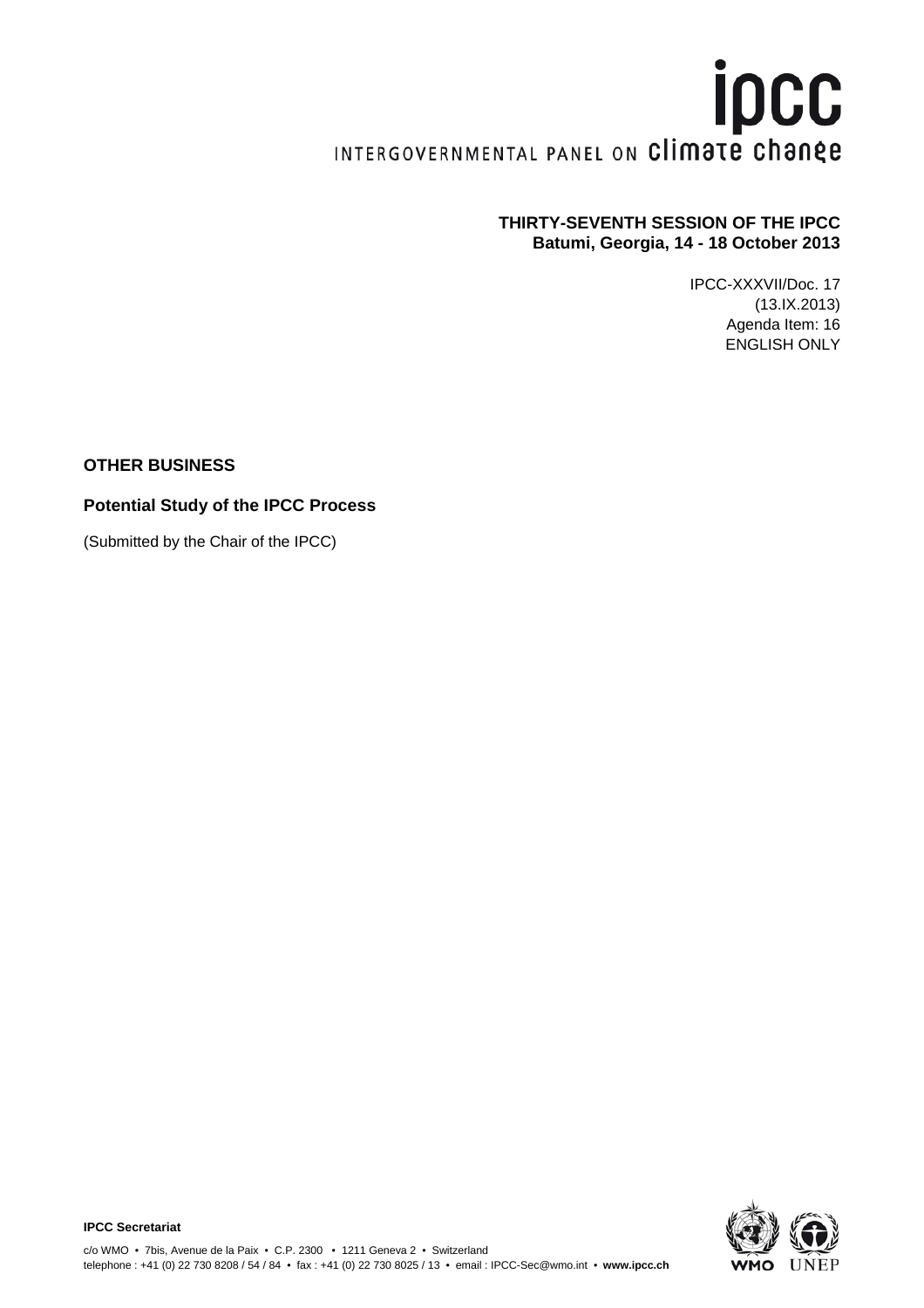## **OTHER BUSINESS**

Potential Study of the IPCC Process

## **1. General criteria for assessing IPCC assessments by scientific bodies**

To promote greater transparency for the IPCC process and also to ensure that awareness is created among the scientific community and the public in general about the manner in which the IPCC carries out its activities, encouraging objective study and assessment of the IPCC process by credible scientific groups would be desirable. In the recent past two requests have been received for carrying out such assessments, the first from Oppenheimer et al on behalf of the National Science Foundation (NSF) and the second from Dr Michael Hulme. Dr Hulme has for the present decided not to pursue his original intention, but Oppenheimer et al would like to carry out this exercise from the beginning of a potential Sixth Assessment (AR6) process if the Panel agrees. While considering Oppenheimer et al's request it would be useful to lay down some general criteria governing consideration of such requests in the future. With this in view some broad criteria are provided below for the information and approval of the Panel.

- 1. Such requests should be entertained from groups which have credibility and standing within the scientific community. To this extent, some due diligence may be attempted by the Executive Committee of the IPCC (ExCom) before considering and recommending such requests.
- 2. In the implementation of such an assessment of the IPCC assessments, it should be ensured that in no way must the IPCC process be disrupted or disturbed.
- 3. Any such observation of IPCC activities in progress and the persons involved in it must require the permission and agreement of all concerned, including authors of IPCC reports, etc. whose work is intended to be covered.
- 4. Products from any assessment carried out and reporting on it should first be presented to the Panel for its information before it is made public. The Panel, of course, would not in any way interfere with or alter either the process followed by the investigators or the product that they produce. However, it would be helpful for the Panel to be presented with any report that is produced as a result of the assessment process, so that it is in a position to respond to the public if queries are received and questions are raised about the IPCC and its activities.
- 5. Without prejudice to these broad criteria and guidelines, permission for any exercise of this nature will have to be provided by the Panel on a case to case basis.

#### **2. Overview – Assessing Assessments**

The Chair of the IPCC was approached by a team of highly regarded independent investigators "Oppenheimer et al" with grant support from the NSF in 2012 about the possibility of the IPCC process becoming subject to a study called "Assessing Assessments", possibly in the context of the Fifth Assessment Report (AR5) or perhaps the AR6. The Chair introduced this proposal to the ExCom at its Fifteenth Meeting (5 December 2012, teleconference).Oppenheimer et al and biographical information are provided in Annex 1. The ExCom agreed that the AR5 preparations were too advanced for undertaking such an exercise, and emphasized the fact that informed consent of the IPCC authors for having scientists observe their work at meetings was a prerequisite.

The Chair informed Oppenheimer et al on behalf of the ExCom that such a study may be feasible only for the AR6, and Oppenheimer et al agreed. The ExCom requested Oppenheimer et al to send a detailed proposal (Annex 1) to be reviewed by the ExCom and submitted to the Panel at the Thirty-Seventh Session of the IPCC (P-37) for decision. At its Twenty-first meeting the ExCom (7 August 2013, teleconference) recommended that this proposal be reviewed by the IPCC on the basis of its merit, with careful consideration of how it might impact the work of the Panel, and lay down clear ground rules in terms of independence of the study and respect of the conditions that authors may require.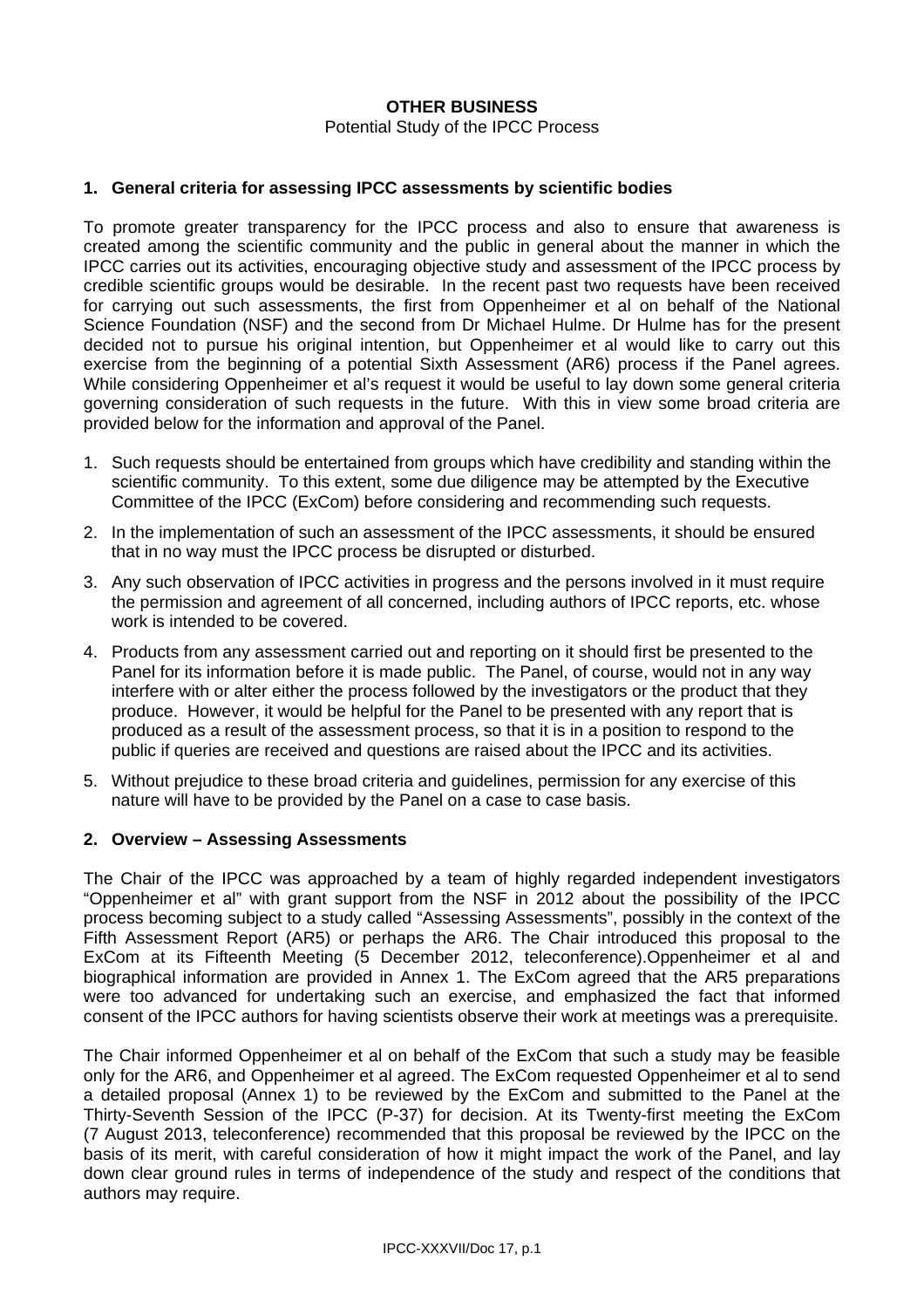The ExCom noted that this request reflects the level of importance that requires it to be brought to the Panel. It also agreed that a decision on this request should not be delayed till after completion of the AR5 because the continuity of the IPCC is such that key decisions on procedures and substantial changes in operations should unfold on a time horizon that includes crossing assessment cycles. The ExCom agreed that if a final decision on this were to be delayed till the next Bureau is formed, a lot of time would be lost and the option of a study of the entire AR6 cycle might get lost altogether. Therefore, the ExCom suggests to the Panel that a decision is taken at P-37 on whether the IPCC agrees to the study of its process being undertaken by Oppenheimer et al over the AR6 cycle. If the Panel does agree, the ExCom suggests that the Panel discusses the appropriate steps to take in order to move this project forward, and so that arrangements can be put in place to implement this plan for the AR6 smoothly.

Specifically, and as mentioned in the detailed proposal submitted by Oppenheimer et al (Annex 1), the investigators seek permission to observe the deliberations of one or more chapter author teams during preparation of the AR6 for the next phase of their ongoing research project "Assessing Assessments". Informally, Oppenheimer et al have sought permission to observe a Plenary session before the completion of the AR5 cycle as this would not raise the same issues as observing authors, and then to begin proper observations at the AR6 scoping meeting.

The ExCom believes that "Assessing Assessments" would be a worthwhile exercise which would strengthen the credibility of the scientific community as being transparent and objective. It would fill the knowledge gap which exists within the scientific community about how the IPCC functions. In addition to being of academic interest, it could also help the IPCC improve and innovate the process of assessment.

The Panel is invited to consider this request and provide further guidance.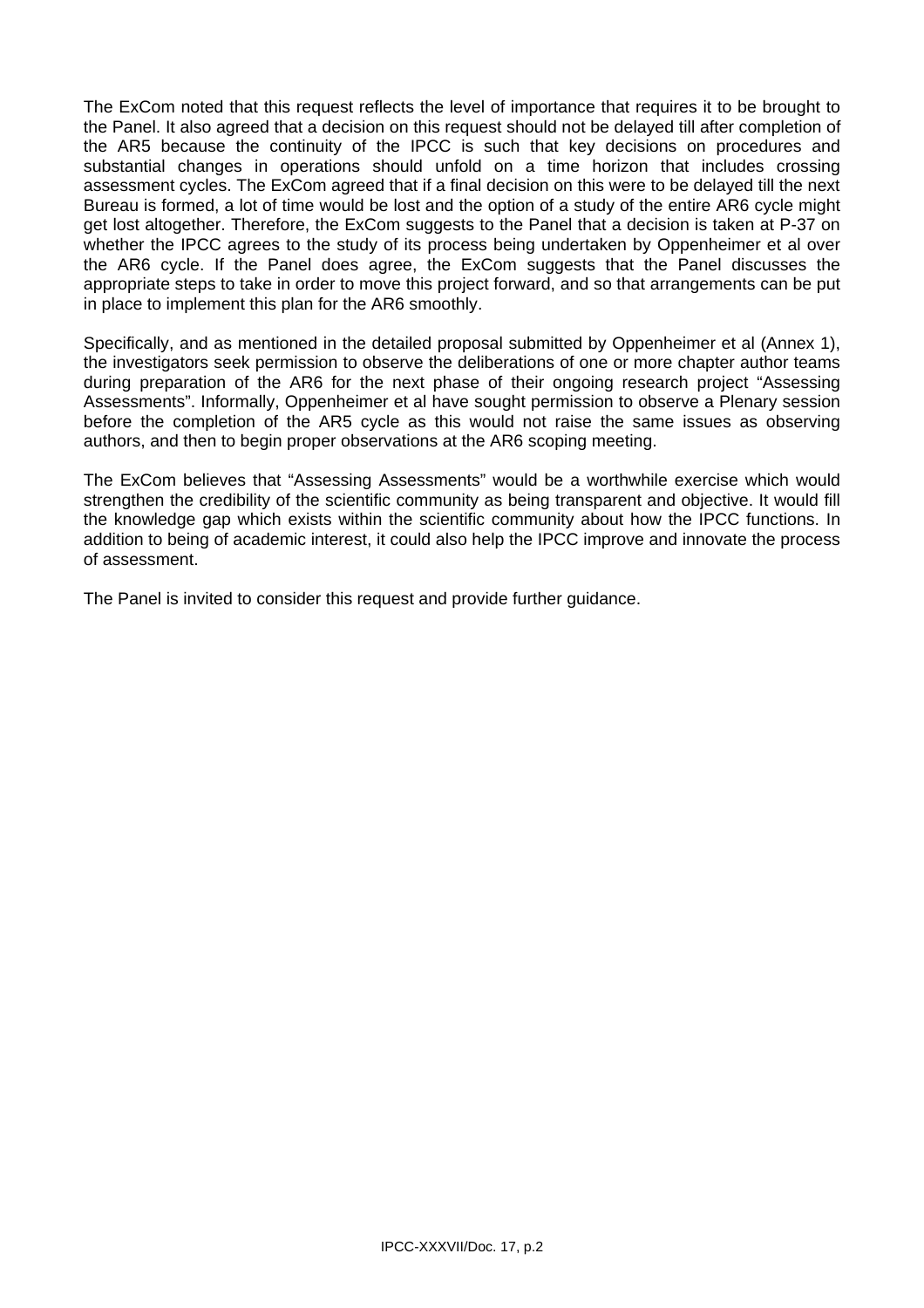# **ANNEX 1 – OPPENHEIMER ET AL DETAILED PROPOSAL**

### **Assessing Assessments - Project Justification**

Society today faces many serious problems whose identification and solution depend, at least in part, on scientific judgments. In diverse domains, scientists have either been asked by society to provide those judgments, or have volunteered them. But how do scientists decide which facts from an indefinitely large population are worthy of highlighting for the attention of others? How do they judge the status of insecure or competing factual claims? When scientists are asked to assess knowledge for the purposes of public policy, how, exactly, do they do that? **Our project seeks to understand how assessments are conducted, and how expert judgments are made in the scientific assessment process.**

While there are procedures in place to answer these questions from a technical perspective, our research seeks to deepen our understanding of the intellectual and social dynamics at work in making expert judgments in scientific assessments. For the past six years, our team has been studying the assessment process through a combination of historical and observational studies, including a post-hoc analysis of one aspect of IPCC AR4. Our project garnered substantial support from the US National Science Foundation (NSF), and in 2010, we expanded the project to include observations of assessment panels of the U.S. National Research Council. For the next stage of our project, we seek to expand our understanding of the IPCC process through direct observation of one or more IPCC chapter author teams during the Sixth Assessment.

Through the ethnographic study of the work of the Intergovernmental Panel on Climate Change, our research aims to: 1) understand the institutional framework within which science-based environmental assessments are conducted, 2) understand the process of assessment creation from planning to publication, 3) analyze the complex cultures of writing groups and assessment organizations, 4) characterize the ways in which assessors handle consensus formation and conflict among experts, both in the assessment writing process and in the final texts, and 5) contribute to and expand upon society's understanding of how major international assessments provide policyrelevant information regarding important societal problems of immediate interest to policy makers. Therefore, we respectfully ask permission to observe the deliberations of one or more chapter author teams during preparation of the Sixth Assessment Report of the Intergovernmental Panel on Climate Change for the next phase of our ongoing research project.

#### **The Research Team "Oppenheimer et al"**

We bring to the table a very highly experienced and knowledgeable research team, with expertise in earth science, history and philosophy of science, anthropology, oral history, and ethnography. Oppenheimer et alis led by three senior researchers: Naomi Oreskes, Harvard University, Michael Oppenheimer, Princeton University, and Dale Jamieson, New York University) and two outstanding young scholars: Jessica O'Reilly (College of Saint Benedict/ Saint John's University) and Matthew Shindell, Harvard University). Two of us (Oppenheimer and Oreskes) have also been participants in scientific assessments.

#### **Why IPCC?**

IPCC reports are highly credible across nations and communities, and have for some time framed public discussion of climate change. This is a remarkable accomplishment, particularly given the size, scale, and complexity of the scientific community and technical knowledge involved. Indeed, the IPCC has arguably the largest and most expansive peer review system in the history of science. At the same time, IPCC conclusions do not go uncontested, either within or beyond the scientific community. How do IPCC scientists manage the large volume of scientific information relevant to their charge? How do they assess information that is conflicting, changing, or incomplete? How do scientific experts come to agreement within the specific structures of the IPCC process? And how do they manage external pressures that they may encounter? Our research seeks to provide answers to such questions.